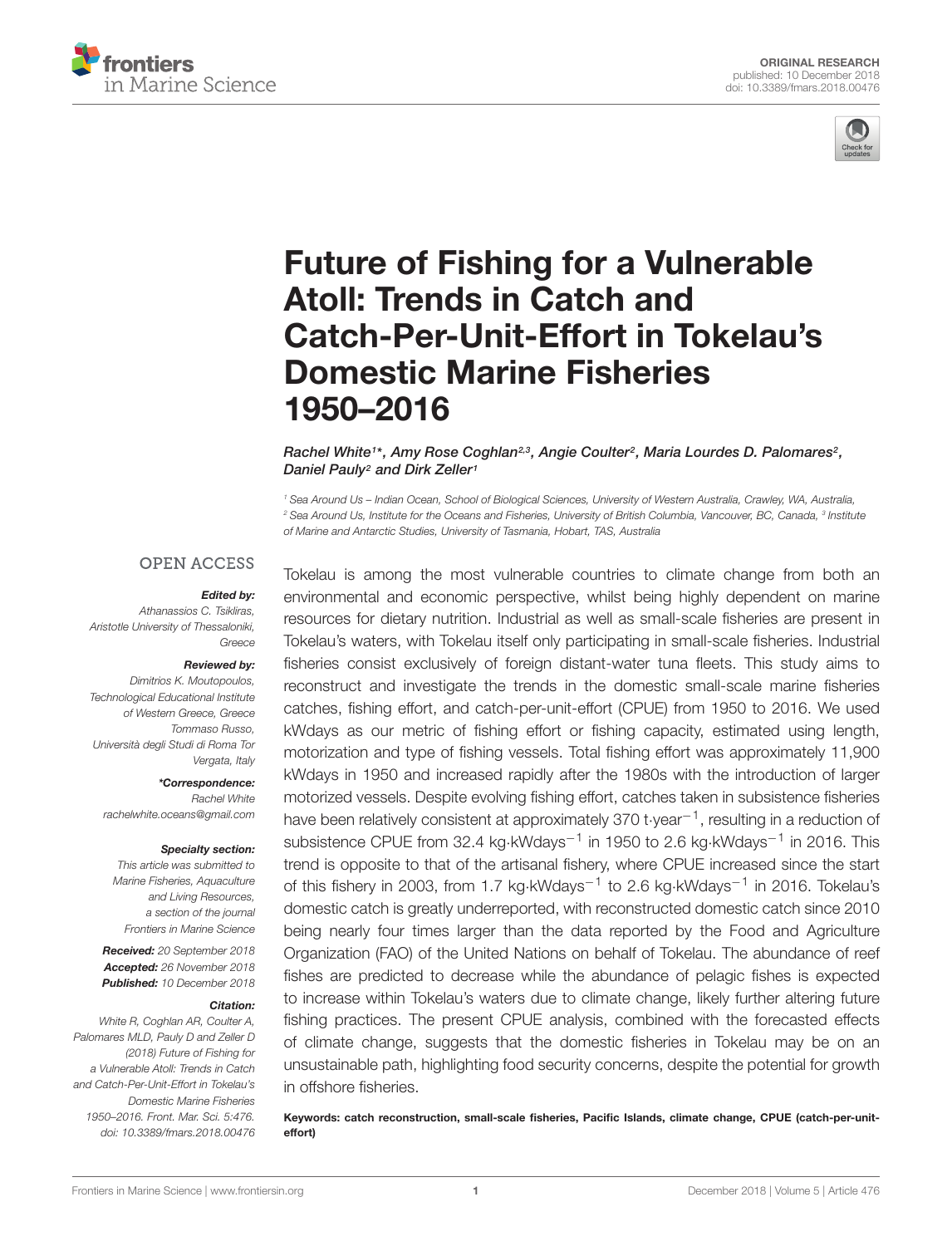# **INTRODUCTION**

The Pacific Island countries and territories (PICTs) are considered some of the most vulnerable countries to the projected impacts of climatic change [\(Cheung et al.,](#page-7-0) [2013;](#page-7-0) [Valmonte-](#page-8-0)[Santos et al.,](#page-8-0) [2016\)](#page-8-0). Concurrently, PICTs are among the most marine resource dependent countries on earth [\(Bell et al.,](#page-7-1) [2013\)](#page-7-1). PICTs are generally characterized by small, relatively isolated island groups, with challenging topographies and largely infertile soils [\(Valmonte-Santos et al.,](#page-8-0) [2016\)](#page-8-0). Despite human dietary shifts, with a progression from traditional local food sources to imported and processed food [\(Charlton et al.,](#page-7-2) [2016\)](#page-7-2), local fisheries continue to play a vital role in PICT tradition and food security [\(Bell et al.,](#page-7-3) [2009;](#page-7-3) [Zeller et al.,](#page-8-1) [2015;](#page-8-1) [Valmonte-](#page-8-0)[Santos et al.,](#page-8-0) [2016\)](#page-8-0). Among the PICT countries, atoll states that are characterized by low-lying islands are thought to be the most susceptible to changing climates [\(Woodroffe,](#page-8-2) [2008\)](#page-8-2), with limited arable land, water supplies and space for habitation [\(Storlazzi et al.,](#page-8-3) [2015\)](#page-8-3). Both sea level rise and increasingly severe storm surges driven by climate change are predicted to reduce atoll island land area, therefore reducing the space for land-based food production and possible habitation [\(Storlazzi](#page-8-3) [et al.,](#page-8-3) [2015,](#page-8-3) [2018\)](#page-8-4). Due to the reliance on marine resources in PICTs, there is a high potential for a resource crisis in the near future as climate change increasingly alters marine ecosystems.

The Pacific Island region includes Melanesian, Polynesian, and Micronesian island countries and territories [\(Charlton](#page-7-2) [et al.,](#page-7-2) [2016\)](#page-7-2). Polynesian islands are volcanic areas or low-lying coral atolls resulting in resource poor land, and Tokelau, an overseas territory of New Zealand, is the smallest in the South Pacific [\(Chand et al.,](#page-7-4) [2003;](#page-7-4) [Barnett,](#page-7-5) [2010;](#page-7-5) [Charlton](#page-7-2) [et al.,](#page-7-2) [2016\)](#page-7-2). Tokelau consists entirely out of low-lying atolls and has the smallest population of the PICTs, with just 1500 inhabitants in 2016 [\(Barnett,](#page-7-5) [2010;](#page-7-5) [Statistics](#page-8-5) [New Zealand,](#page-8-5) [2016\)](#page-8-5). The small inhabitable land mass of atolls limits their capacity to support a growing population, and the emigration of a portion of each family is these days recognized as a cultural norm [\(Hooper and Huntsman,](#page-7-6) [1973\)](#page-7-6).

Unsurprisingly, Tokelau has a high traditional dependence on local fisheries [\(Toloa et al.,](#page-8-6) [1991\)](#page-8-6). A survey by [Chapman](#page-7-7) [et al.](#page-7-7) [\(2005\)](#page-7-7) revealed almost all Tokelauan households participate in fishing, indicating the socio-economic value and importance of domestic fisheries to Tokelauan society. Despite this, [Gillett](#page-7-8) [\(2009,](#page-7-8) [2016\)](#page-7-9) noted that Tokelau's per capita consumption of fish is expected to be much lower than that of its neighbor states' Kiribati and Tuvalu. This is largely due to Tokelau's comparative affluence when compared to its neighboring states, with considerable financial support from New Zealand enabling islanders to import an estimated 99.4 kg·person−<sup>1</sup> ·year−<sup>1</sup> of alternative protein/food sources. Nonetheless, local demersal fisheries are expected to decrease in Tokelau under various climate change scenarios, although it's coral reefs are still expected to supply ∼410 kg·person−<sup>1</sup> ·year−<sup>1</sup> of fish until 2020 [\(Bell et al.,](#page-7-10) [2011b,](#page-7-10) [2015\)](#page-7-11). Although Tokelau has relatively high food imports compared to other nearby islands, local reef fishes

remain a vital component in the diet and tradition [\(Gillett,](#page-7-9) [2016\)](#page-7-9).

Unlike demersal reef fishes, tunas and nearshore pelagic fishes are projected to increase in biomass within Tokelau's waters under modeled climate change scenarios [\(Bell et al.,](#page-7-1) [2013;](#page-7-1) [Dueri et al.,](#page-7-12) [2016\)](#page-7-12). Currently, the Exclusive Economic Zones (EEZ) of PICTs provide over 30% of the world's tuna catches [\(Chand et al.,](#page-7-4) [2003\)](#page-7-4). License fees for foreign distant-water fishing vessels have seen an increase of 400% in recent years, creating considerable economic gains for these countries [\(Bell et al.,](#page-7-11) [2015\)](#page-7-11). However, prospective gains are limited considering Tokelau's low human development index (HDI) of 0.75 and ongoing reliance upon industrial fisheries access fees for national income [\(Lam](#page-7-13) [et al.,](#page-7-13) [2016\)](#page-7-13). Tokelau is a non-self-governing territory and relies heavily upon New Zealand for financial support [\(Carpenter,](#page-7-14) [2015\)](#page-7-14). With a remote location and small land area, Tokelau has limited capacity to expand its economic base, including fish processing plants or fish sales, with its primary asset being foreign industrial fishing access fees within the EEZ [\(Carpenter,](#page-7-14) [2015\)](#page-7-14). In the 2014/15 financial year, revenue from industrial fishing access agreements was just over 50% of government revenue [\(Gillett,](#page-7-9) [2016\)](#page-7-9). Given Tokelau's current dependence on foreign aid and its desire for increased self-governance [\(Carpenter,](#page-7-14) [2015\)](#page-7-14), understanding Tokelau's dependence on fisheries for economic and subsistence purposes is particularly important. Therefore, the present study reconstructed and investigated the trends in the domestic small-scale marine fisheries catches, fishing effort, and catch-per-unit-effort (CPUE) in Tokelau from 1950 to 2016. Our work is part of a publically available global fishing database<sup>[1](#page-1-0)</sup> and builds on and updates a previous technical catch data reconstruction for Tokelau by [Zylich et al.](#page-8-7) [\(2011\)](#page-8-7).

### MATERIALS AND METHODS

### Exclusive Economic Zone (EEZ)

Tokelau is comprised of three atolls (Fakaofo, Nukunonu, and Atafu) separated by relatively shallow oceanic waters [\(van Pel,](#page-8-8) [1958\)](#page-8-8), located between 8◦–10◦ S and 171◦–173◦ W (**[Figure 1](#page-2-0)**). Nukunonu has approximately 5.5 km<sup>2</sup> land area and 109 km<sup>2</sup> lagoon coverage, making it the largest of the three atolls. Fakaofo is located to the southeast and is the second largest, with  $3 \text{ km}^2$ of land area and 59 km<sup>2</sup> of lagoon coverage [\(Ono and Addison,](#page-8-9) [2009\)](#page-8-9), followed by Atafu to the northwest with  $2.5 \text{ km}^2$  of land and 19  $km<sup>2</sup>$  of lagoon. The small population of Tokelau is split fairly evenly between the three atolls, and mainly concentrated in one area on each atoll [\(van Pel,](#page-8-8) [1958\)](#page-8-8). The EEZ was declared in 1980, and according to the Sea Around Us spatial database [\(Pauly](#page-8-10) [and Zeller,](#page-8-10) [2015\)](#page-8-10) has a total area of slightly over 319,000  $\text{km}^2$ with a shelf area (to 200 m depth) and an Inshore Fishing Area [\(Chuenpagdee et al.,](#page-7-15) [2006\)](#page-7-15) of 279 km<sup>2</sup>. According to the 2006 Millennium Coral Reef Mapping Project [\(Andréfouët et al.,](#page-7-16) [2006\)](#page-7-16), Tokelau has a total coral reef area of 204 km<sup>2</sup> and supports a coastal fish production of 610 t·year−<sup>1</sup> [\(Bell et al.,](#page-7-11) [2015\)](#page-7-11).

<span id="page-1-0"></span><sup>1</sup>[www.seaaroundus.org](http://www.seaaroundus.org)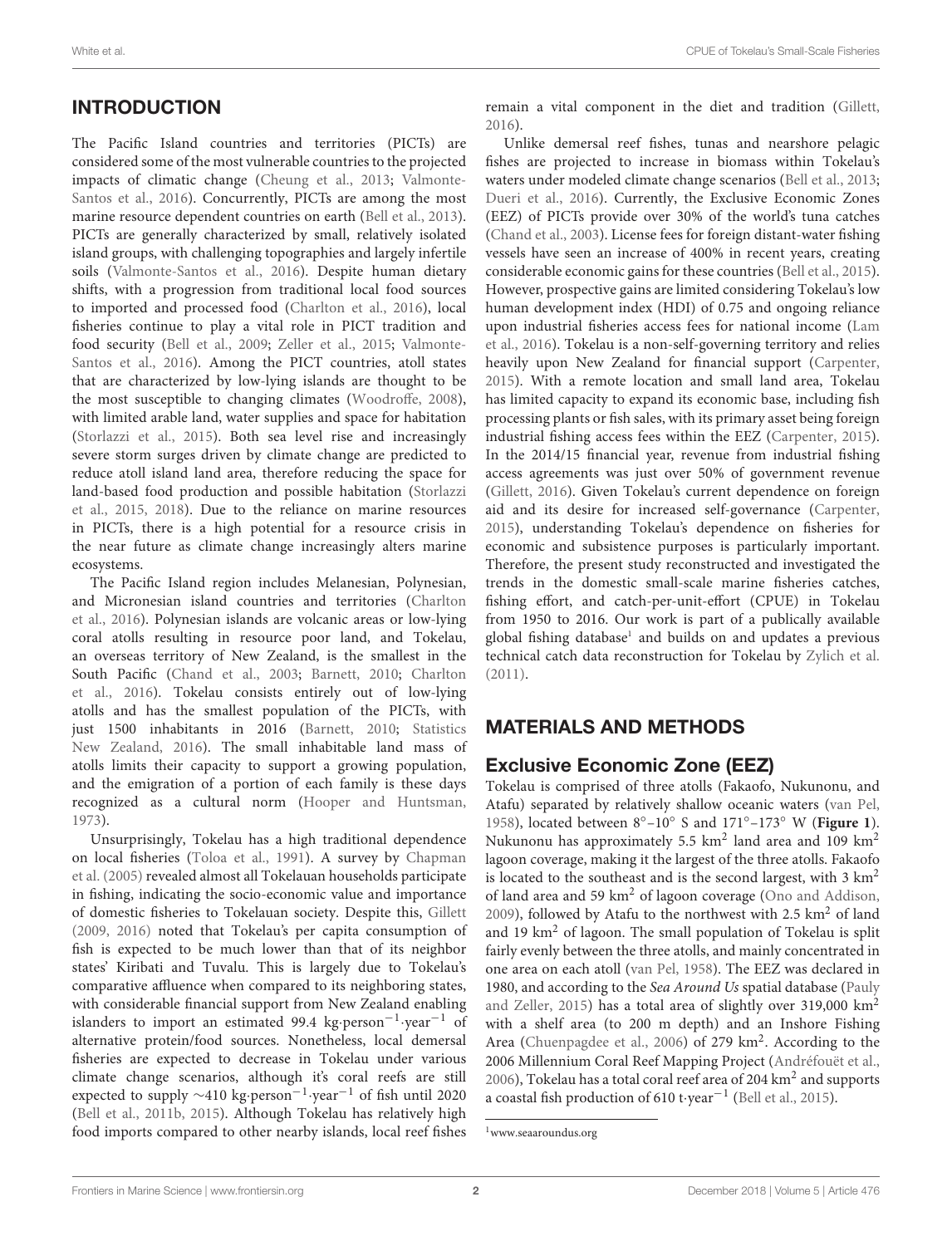

#### <span id="page-2-0"></span>Catch Reconstruction

We estimated total domestic catch for Tokelau using a variety of sources and known catch amounts. For years where the estimated total catch was greater than the amount reported by the Food and Agriculture Organization of the United Nations (FAO) on behalf of Tokelau [\(FAO,](#page-7-17) [2018\)](#page-7-17), we considered this portion as unreported catch. Several reports point to the historical absence of commercial fisheries operating domestically in Tokelau. Therefore, we assumed all domestic fishing in Tokelau in the early years was small-scale subsistence fishing, i.e., for self- and familyconsumption, barter or community use [\(Zeller et al.,](#page-8-11) [2016\)](#page-8-11). Subsistence catches in Tokelau include fish and invertebrates that are landed for personal/family consumption, as gifts to send overseas, and for trade/sharing within the community. [Zylich et al.](#page-8-7) [\(2011\)](#page-8-7) derived a taxonomic breakdown for domestic catches based on [van Pel](#page-8-8) [\(1958\)](#page-8-8), [Gillett and Toloa](#page-7-18) [\(1987\)](#page-7-18), and [Passfield](#page-8-12) [\(1998\)](#page-8-12). Primary species caught domestically include flyingfish (Cypselurus spp.), parrotfish (Scaridae), jacks/trevallies (Carangidae), and Bigeye scad (Selar crumenophthalmus).

Artisanal fishing is defined as small-scale commercial fishing, and includes fish caught for sale at local markets or export [\(Zeller et al.,](#page-8-11) [2016\)](#page-8-11). As there are strong societal obligations to fulfill family and community subsistence needs before selling catch, no fishers are operating solely for commercial benefit [\(Vunisea,](#page-8-13) [2004\)](#page-8-13). The first profit from fishing was reported in the 2006 census, where 7 households (2% of households) reported that they had made income from selling excess catch

[\(Statistics New Zealand,](#page-8-14) [2007\)](#page-8-14). In the previous census in 2001, no profits from fishing were reported [\(Statistics New Zealand,](#page-8-15) [2002\)](#page-8-15). Based on these data, we assumed artisanal fishing began in 2003. By 2014, an estimated 10% of small-scale fishers' catch was sold for profit [\(Gillett,](#page-7-9) [2016\)](#page-7-9). No discards are estimated for either subsistence or artisanal fisheries, as they are conservatively considered to produce minimal waste, assuming all catch is utilized for a purpose such as consumption or as bait. Baitfish was calculated by the amount of bait required for small-scale catch of near-shore tuna and other pelagic species (Thunnus spp., Istiophorus platypterus, Sphyraena barracuda, etc.) and Requiem sharks (Carcharhinidae) [\(Zylich et al.,](#page-8-7) [2011\)](#page-8-7). Since Tokelauan fishing primarily uses traditional methods utilizing less bait, a 32:1 ratio by [Gillett](#page-7-19) [\(2011\)](#page-7-19) was modified to 50% bait usage (64:1) and applied to the total small-scale tuna/pelagic target catch each year. Baitfish consists of an even proportion of species including but not limited to flying fish and bigeye scad throughout the entire time period.

As subsistence fishing is driven by dietary demand, we estimated yearly demand using a population time series and per capita consumption rates. For the early time period (1950– 1980s), one trading ship brought Tokelau basic items such as flour, sugar, rice, kerosene, and tobacco three to four times per year [\(van Pel,](#page-8-8) [1958\)](#page-8-8). It is assumed due to Tokelau's remote location that they were not receiving canned meats or fish at this time [\(Passfield,](#page-8-12) [1998\)](#page-8-12). The preliminary catch reconstruction by [Zylich et al.](#page-8-7) [\(2011\)](#page-8-7) estimated a per capita seafood consumption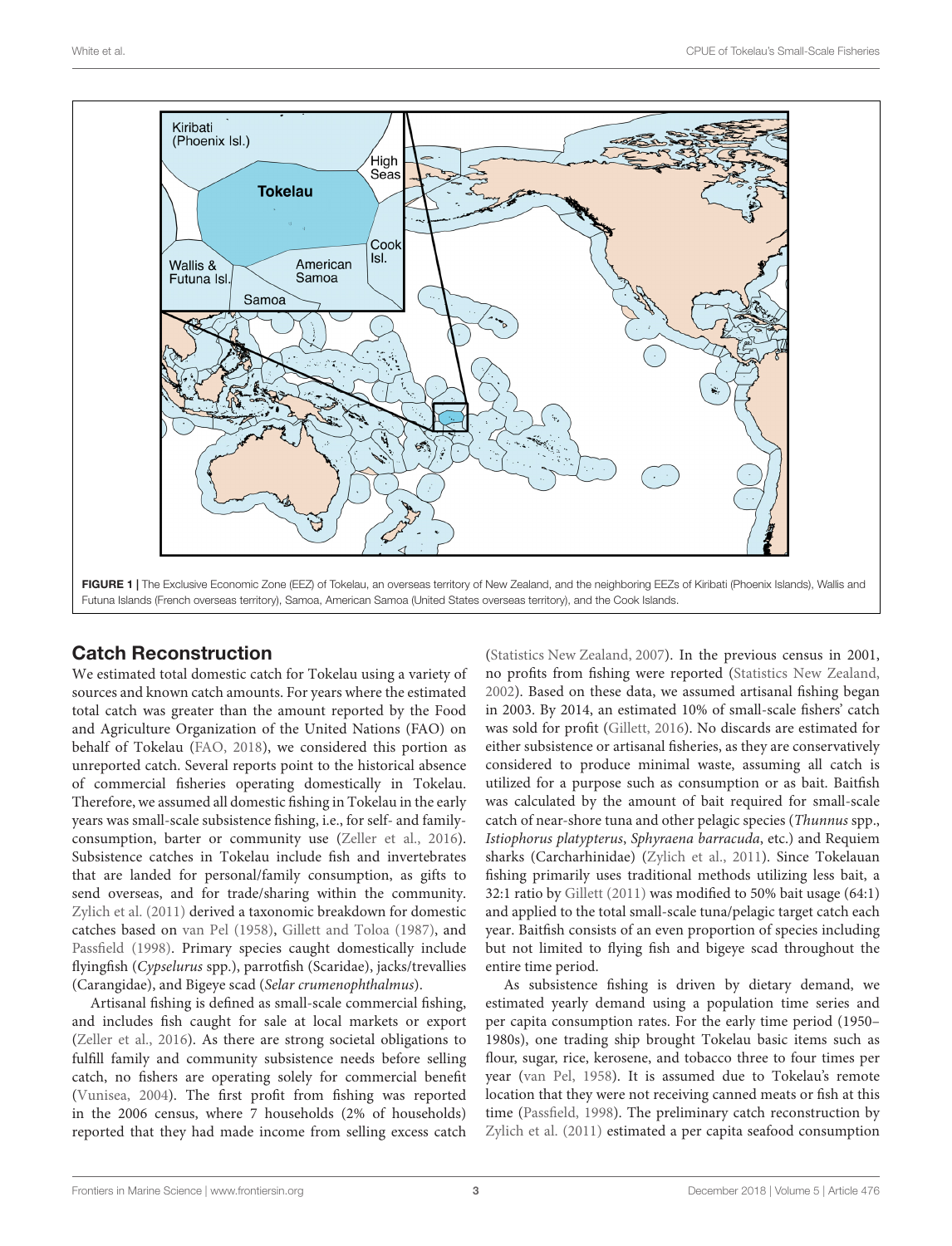rate of 255 kg·person−<sup>1</sup> ·year−<sup>1</sup> based on the assumption that total animal protein was supplied by fresh seafood. [Gillett](#page-7-8) [\(2009\)](#page-7-8) estimated the 2007 total catch for Tokelau to be 250 tonnes based on estimates from several independent studies completed between 1977 and 1998, including [Hooper](#page-7-20) [\(1985\)](#page-7-20) and [Passfield](#page-8-12) [\(1998\)](#page-8-12). Using Gillett's estimate of 250 tonnes in 2007 and updated population data, we estimate a fresh seafood consumption/catch rate of 171.8 kg·person−<sup>1</sup> ·year−<sup>1</sup> since 2007. As the availability of alternative protein sources has increased over the years due to increased food imports, and demand for fresh seafood has declined, we linearly interpolated between 255 kg·person<sup>-1</sup>·year<sup>-1</sup> in 1950 and 171.8 kg·person<sup>-1</sup>·year<sup>-1</sup> in 2007 (held constant after 2007) to create a complete time series of fresh seafood demand in Tokelau.

Prior to 1980, there were no known seafood exports from Tokelau. However, by 1998 an estimated 5.4 tonnes of catch were exported from Fakaofo, and approximately 16.2 tonnes exported for all of Tokelau [\(Passfield,](#page-8-12) [1998\)](#page-8-12). Exports have been steadily increasing since, and an estimated 125 tonnes of catch were exported in 2007 due to increased transport between Tokelau and other PICTs, such as Samoa [\(Gillett,](#page-7-8) [2009\)](#page-7-8). Between 2005 and 2014, fish exports were estimated to have doubled, increasing to 192 tonnes in 2014 [\(Gillett,](#page-7-9) [2016\)](#page-7-9). Although the majority of exports from Tokelau are considered to originate from subsistence fisheries, consisting of gifts of frozen and dried fish for friends and family [\(Hooper,](#page-7-20) [1985;](#page-7-20) [Passfield,](#page-8-12) [1998;](#page-8-12) [Gillett,](#page-7-8) [2009\)](#page-7-8), artisanal exports have also been increasing in proportion in recent years [\(Gillett,](#page-7-9) [2016\)](#page-7-9).

#### Fishing Effort (Fishing Capacity)

Fishing effort was estimated as fishing capacity of the smallscale fishing fleet using the method developed by [Greer](#page-7-21) [\(2014\)](#page-7-21), rather than as a temporal measure of fishing effort only (e.g., trip duration) or gear specific effort (e.g., hook-hours or net kilometers). Fishing capacity was chosen in order to remain consistent with global fishing effort database developments by the Sea Around Us, to allow standardized comparisons between a wide range of fishing fleets, gears and fishing approaches around the world. A literature search was performed to identify information about Tokelau's small-scale fishing fleets from 1950 to 2016, including the number, size, motorization and type of fishing vessels, the number of fishing days and the gears utilized. Prior to the first vessel census in 2003 [\(Chapman et al.,](#page-7-7) [2005\)](#page-7-7), we estimated the number of vessels for 1950 to 2003 by applying the rate of household vessel ownership in 2003 (85%)[\(Chapman](#page-7-7) [et al.,](#page-7-7) [2005\)](#page-7-7) to historical population data [\(Bertram and Watters,](#page-7-22) [1984;](#page-7-22) [Statistics New Zealand,](#page-8-16) [1992,](#page-8-16) [1998,](#page-8-17) [2002\)](#page-8-15). Vessel surveys were subsequently conducted in 2006, 2011 and 2016 during the national censuses [\(Statistics New Zealand,](#page-8-14) [2007,](#page-8-14) [2012,](#page-8-18) [2017\)](#page-8-19). These surveys were used as anchor points and linear interpolation was used to create a continuous vessel time series from 2003 to 2016. We assumed a constant household fishing participation rate of 99% across the study period [\(Chapman et al.,](#page-7-7) [2005\)](#page-7-7). For the households participating in fishing without a vessel, we assumed half of the household members were engaging in shore- or reef-based fishing activities. The manpower of these shore-based fishers was converted to a vessel equivalency using a ratio of 5 shore fishers to one unmotorized canoe, the largest crew size of a traditional Tokelauan fishing group, for a conservative estimate of fishing effort [\(Hooper and Tinielu,](#page-7-23) [2012\)](#page-7-23).

Vessels were assigned a length based on available information. Tokelauan fishers traditionally used 7–10 m outrigger canoes built from wooden planks [\(Chapman,](#page-7-24) [2004\)](#page-7-24). These were used exclusively until the importation of 3–5 m motorized aluminum dinghies beginning in the 1980s, and which were wide-spread by the 1990s [\(Watt and Chapman,](#page-8-20) [1998;](#page-8-20) [Chapman,](#page-7-24) [2004\)](#page-7-24). By the first vessel survey in 2003, aluminum dinghies were the most common fishing vessel, comprising more than 80% of the fishing fleet [\(Chapman et al.,](#page-7-7) [2005\)](#page-7-7).

Fishing effort (kWdays) was then estimated by the product of the number of vessels, vessel engine power and days fished. Engine power (kW) was inferred from the length of motorized fishing vessels using the equation:

$$
kW\,=\,0.436^{*}L^{2.021}
$$

where L is vessel length in meters [\(Anticamara et al.,](#page-7-25) [2011\)](#page-7-25). Aluminum dinghies were assigned a power of 9.11 kW, assuming vessels were an average length of 4.5 meters. Unmotorized vessels (i.e., wooden canoes) were assigned an engine equivalent value of 0.37 kW, assuming that one fisher can produce 74.57 watts of work over an eight-hour work day [\(Avallone et al.,](#page-7-26) [2007\)](#page-7-26). We assumed that fishers spent 121 days per year fishing based on an average household estimate of 14 person-hours per week fishing [\(Passfield,](#page-8-12) [1998\)](#page-8-12).

Finally, a fishing sector was assigned to the estimated fishing effort. We assumed artisanal fishing began in 2003 as no profits from fishing were reported in 2001, with the first reported profit from fishing in the subsequent census in 2006 [\(Statistics](#page-8-15) [New Zealand,](#page-8-15) [2002,](#page-8-15) [2007\)](#page-8-14). By 2014, an estimated 10% of smallscale fishers' catch was sold for profit [\(Gillett,](#page-7-9) [2016\)](#page-7-9), i.e., was deemed artisanal. We linearly interpolated between 0 in 2002 and 10% in 2014 to assign a proportion of fishing effort to the artisanal sector for 2003 to 2013. Subsequently, we assumed that the proportion of artisanal fishing effort has remained constant.

### Catch Per Unit Effort (CPUE)

As catch volumes and effort alone often do not provide sufficient information on the status of a country's marine resources, we derived catch per unit effort (CPUE) to better describe the development of fishing in Tokelau. We recognize that CPUE data needs to be treated with caution, and can be problematic as an indicator of stock status or abundance [\(Maunder et al.,](#page-8-21) [2006;](#page-8-21) [Harley et al.,](#page-7-27) [2011\)](#page-7-27), but in the absence of better data on abundance or biomass of exploited domestic fisheries stocks in Tokelau, we use CPUE here as a minimal indicator. A CPUE time-series was computed from 1950 to 2016 for both the artisanal and subsistence sectors. In order to derive the CPUE per sector each year, we divided the reconstructed catch timeseries for each fishing sector by the calculated standardized effort (capacity) for the same sector for 1950 to 2016.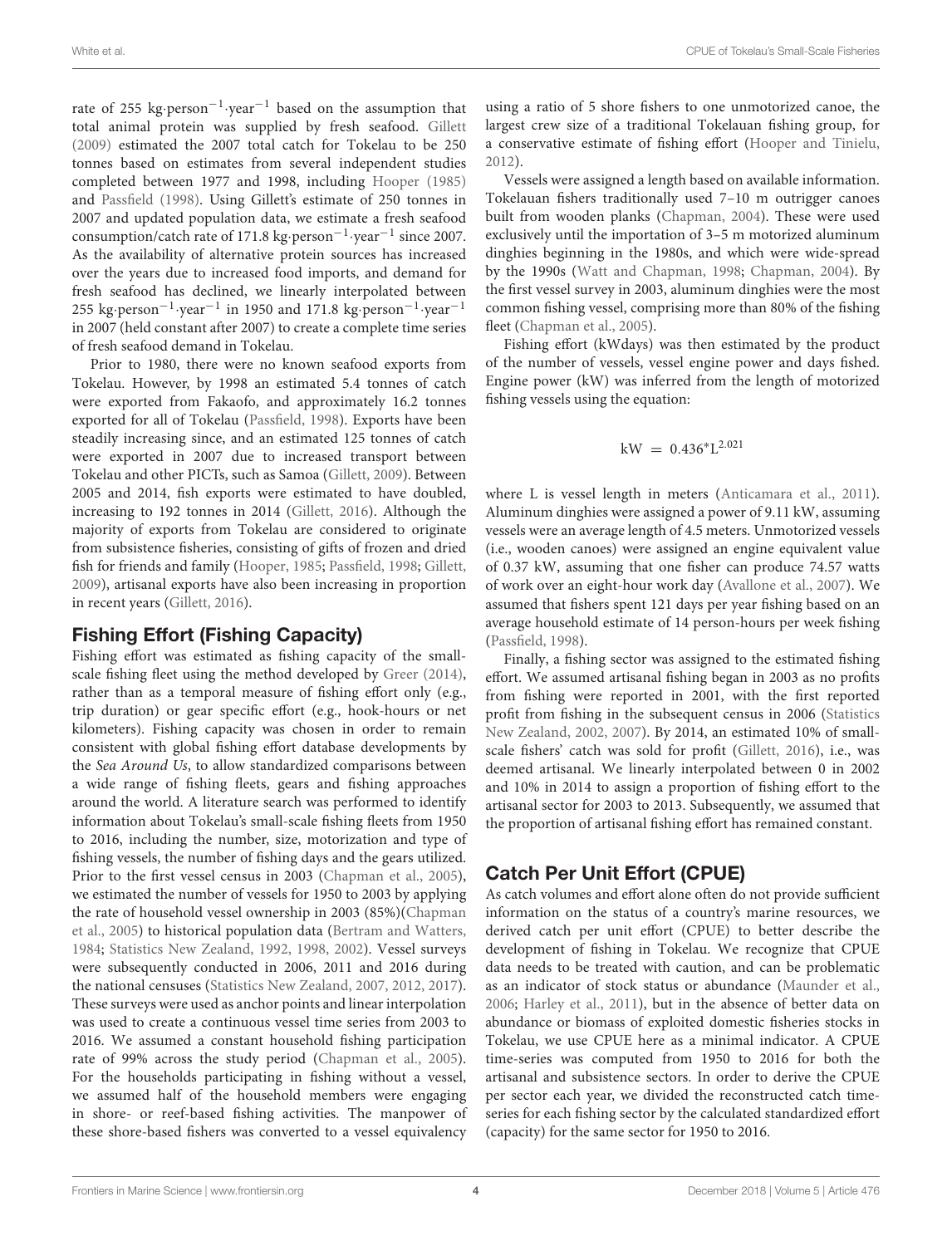# RESULTS

#### Domestic Catches

The reconstructed domestic small-scale catches by Tokelau from 1950 to 2016 summed to 25,400 tonnes, and averaged between 300 and 450 t·year−<sup>1</sup> (**[Figure 2A](#page-4-0)**). Subsistence catches increased from around 380 tonnes in 1950 to a peak of 458 tonnes in 1960 (**[Figure 2A](#page-4-0)**), when the population on the islands reached a maximum of approximately 1900 people. This was followed by a gradual decline in subsistence catches due to declining human population trends and increasing alternative protein imports, such as canned meats. Thus, subsistence demand decreased after 1960 to an all-time low of 295 tonnes in 1996, before increasing again due to increasing exports to 424 tonnes by 2016



<span id="page-4-0"></span>FIGURE 2 | Fisheries catches in Tokelau's EEZ, showing (A) domestic artisanal (small-scale commercial) and subsistence (small-scale non-commercial) catches for 1950–2016 as reconstructed here. The data reported to FAO by New Zealand on behalf of Tokelau are overlaid as a solid line; (B) total catches in the EEZ, consisting of both industrial distant-water fleet catches of large pelagics by foreign fleets [\(Le Manach et al.,](#page-7-28) [2016\)](#page-7-28) and domestic small-scale catches (as presented in A); and (C) taxonomic composition derived for Tokelau's small-scale (subsistence and artisanal) fisheries.

(**[Figure 2A](#page-4-0)**). Artisanal catches gradually increase from around 3 tonnes in 2003 to 47 tonnes in 2016 (**[Figure 2A](#page-4-0)**).

The domestic small-scale catches as reconstructed here for Tokelau (**[Figure 2A](#page-4-0)**) are dominated by reef and reef-associated species (Cypselurus spp., Scaridae, and Selar crumenophthalmus) (**[Figure 2C](#page-4-0)**), and domestic catches are very small compared to the industrial distant-water fleet catches of large pelagic species (mainly tuna and billfishes) taken within the EEZ of Tokelau (**[Figure 2B](#page-4-0)**). However, while these foreign fleet-dominated fisheries provide substantial foreign exchange earnings for Tokelau, they do not contribute directly to food security and locally consumed seafood.

# Fishing Effort (Fishing Capacity)

Total fishing effort estimated as fishing vessel capacity has grown from 11,900 kWdays in 1950 to 180,600 kWdays in 2016 (**[Figure 3A](#page-4-1)**). Despite a gradual decrease in the total number of vessels from a maximum of 273 vessels in 1966 to 212 in 2016 (**[Figure 3B](#page-4-1)**), fishing effort in terms of vessel capacity has



<span id="page-4-1"></span>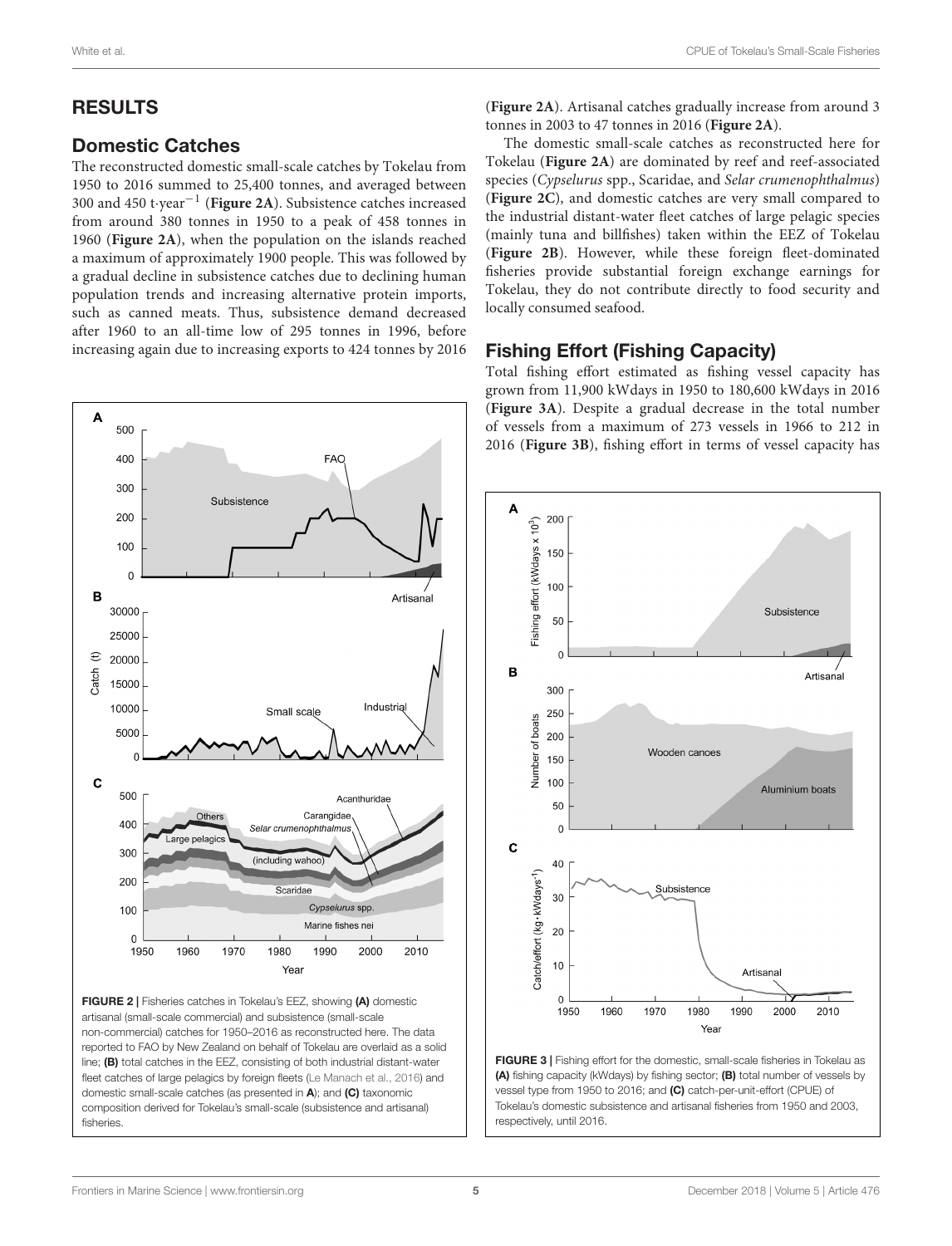increased rapidly since 1980. This effort (capacity) increase is entirely due to the introduction and wide-spread change of vessel type from canoes to motorized aluminum dinghies since 1980. Artisanal fishing began in 2003, with 1,565 kWdays of effort exerted, and has grown to 18,000 kWdays in recent years (**[Figure 3A](#page-4-1)**).

#### Catch Per Unit Effort (CPUE)

The subsistence CPUE declined steadily from a peak of around 35 kg·kWdays−<sup>1</sup> in the mid 1950s to approximately 29 kg·kWdays−<sup>1</sup> in the late 1970s (**[Figure 3C](#page-4-1)**). From 1970 to the mid-1990s the CPUE for the subsistence fisheries declined strongly, driven exclusively by the increased fishing capacity with the introduction of motorized aluminum vessels, followed by a stabilization at around 2.2 kg⋅kWdays<sup>-1</sup> since 2000.

The artisanal CPUE increased from 1.7 kg·kWdays−<sup>1</sup> at the start of the artisanal fishery in 2003 to a peak of 2.6 kg·kWdays−<sup>1</sup> in 2015, while in 2016 the CPUE dropped slightly to 2.1 kg·kWdays−<sup>1</sup> (**[Figure 3C](#page-4-1)**).

### **DISCUSSION**

Fresh fish has been a staple in the diet of the Tokelauan people for a long time [\(Passfield,](#page-8-12) [1998\)](#page-8-12). This tradition is reflected in the reconstructed subsistence catch, which mirrors the changes in human population size on the islands, especially in earlier years (see **[Figure 2A](#page-4-0)**). In more recent years, subsistence catches declined due to the declining human population and increases in alternative protein imports, with a minimum subsistence catch of 295t in 1996 [\(Gillett,](#page-7-9) [2016\)](#page-7-9). Subsequently, increasing availability of motorized aluminum fishing boats in the late 1990s, allowing more rapid and easier movement between local fishing areas and islands led again to a rise in subsistence catches, generally driven by non-commercial exports to friends and family outof country [\(Gillett,](#page-7-8) [2009\)](#page-7-8). As we did not account for alternative factors (e.g., extreme weather events) potentially leading to interannual variations in catches, the fluctuations in the subsistence catch from 1950 to 2016 are due to human population changes, exports (gifts) and imports (alternative proteins).

Despite the ubiquitous participation in small-scale fishing in Tokelau, present day per capita fish consumption rates are not as high as in many neighboring atoll countries due to the availability of easy imports of non-fish proteins from New Zealand [\(Gillett,](#page-7-9) [2016\)](#page-7-9). In the past, all or nearly all members of the community participated in the catching of small fishes and invertebrates on the reefs (often led by women), or poled for larger pelagic fishes on the outer edges of the reefs and in near-reef oceanic waters [\(Chapman,](#page-7-29) [1987;](#page-7-29) [Toloa et al.,](#page-8-6) [1991;](#page-8-6) [Ono and Addison,](#page-8-9) [2009\)](#page-8-9). With almost 100% of Tokelau's population actively engaged in fishing [\(Gillett,](#page-7-9) [2016;](#page-7-9) [Weissbach,](#page-8-22) [2017\)](#page-8-22), marine resources are arguably the most important socio-economic entity in Tokelau, and have been fundamental to the traditional Tokelau lifestyle [\(Toloa et al.,](#page-8-6) [1991\)](#page-8-6).

The introduction of new fishing technologies such as goggles, nets and spear guns has considerably increased the pressures on existing resources, with the most notable being the introduction of motorized aluminum boats in the 1980s. New technology has allowed for intensified pressure on and faster access to reef dwelling fishes, but has also allowed fishers to fish in near-reef oceanic waters targeting more pelagic fishes [\(Chapman,](#page-7-24) [2004\)](#page-7-24). This intensification in fishing capacity is clearly evidenced here in the strong increase in estimated fishing effort (**[Figure 3A](#page-4-1)**) despite little changes in the number of vessels (**[Figure 3B](#page-4-1)**). Though capacity is an imperfect proxy for fishing effort, as it does not capture the true extent of fishing activities [\(Bell et al.,](#page-7-30) [2017\)](#page-7-30), we made the assumption of proportionality in absence of detailed information on fishing activities performed by small vessels with low mechanization. Tokelau's fisheries are highly integrated into society and driven by subsistence need. Despite this importance to the wellbeing of Tokelauan society, very little information is available about their fisheries. We encourage investigations by local and regional experts to develop and disseminate more knowledge and data from these data-poor fisheries.

This strong increase in fishing effort measure (in terms of fishing capacity) has led to strongly declining catch per unit effort rates (CPUE) during the same time period (**[Figure 3C](#page-4-1)**). The changes in CPUE suggest that despite the new technologies the catch rates may not have improved but have rather declined [\(King,](#page-7-31) [1991;](#page-7-31) [Toloa et al.,](#page-8-6) [1991\)](#page-8-6). It is important to note that although artisanal CPUE displayed an initially increasing trend, both the subsistence and artisanal CPUE show a period of rapid change, followed by what appears to be a settling of the catch rates. Single assessments sometimes skew measures of fish stock health, particularly CPUE studies as they often do not account for spatial information such spatial expansion in the area fished [\(Walters,](#page-8-23) [2003;](#page-8-23) [Maunder et al.,](#page-8-21) [2006\)](#page-8-21). Domestic fishing in Tokelau may have slightly expanded beyond the atoll reef boundaries with the increased availability of motorized vessels, increasingly targeting more pelagic species. However, with the largest vessels being ∼5 m open aluminum dinghies, fishing range is most likely still relatively restricted spatially, considering the full scale of the EEZ. Thus, due to the localized nature of Tokelau's domestic small-scale fisheries, we suggest that the potential growth in fished areas due to technological effort developments has not significantly impacted the CPUE measure (**[Figure 3C](#page-4-1)**).

In the late 1980s to early 1990s, the average South Pacific CPUE for large pelagic species (e.g., Katsuwonus pelamis and Thunnus albacares) in the troll line fisheries was 5 kg·line<sup>-1</sup>·h<sup>-1</sup>, almost half that of Tokelau's 9 kg·line<sup>-1</sup>·h<sup>-1</sup> [\(Dalzell et al.,](#page-7-32) [1996\)](#page-7-32). Tokelau had the largest troll line CPUE rate range in the study and was assessed before the commencement of artisanal fishing and expansion of industrial fishing within the EEZ. Immediate neighbor American Samoa had an equivalent CPUE of 3 kg·line<sup>-1</sup>·h<sup>-1</sup> [\(Dalzell et al.,](#page-7-32) [1996\)](#page-7-32), declining to 1 kg·line−<sup>1</sup> ·h <sup>−</sup><sup>1</sup> by the early 2000s [\(Craig et al.,](#page-7-33) [2008\)](#page-7-33). The average CPUE for beach seines for Tokelau in the 1980s and 1990s was 14 kg·set−<sup>1</sup> , similar to Cook Islands 13 kg·set−<sup>1</sup> but low compared to the 131 kg·set−<sup>1</sup> in Kiribati [\(Dalzell et al.,](#page-7-32) [1996\)](#page-7-32). [Gillett and Tauati](#page-7-34) [\(2018\)](#page-7-34) estimated annual small-scale tuna catches of 41 kg·person−<sup>1</sup> ·year−<sup>1</sup> , matching our 2016 estimates. Tuna (Thunnus albacares and T. obesus) per capita catch rates have been increasing throughout the time series, peaking with 41 kg·person−<sup>1</sup> ·year−<sup>1</sup> in 2016.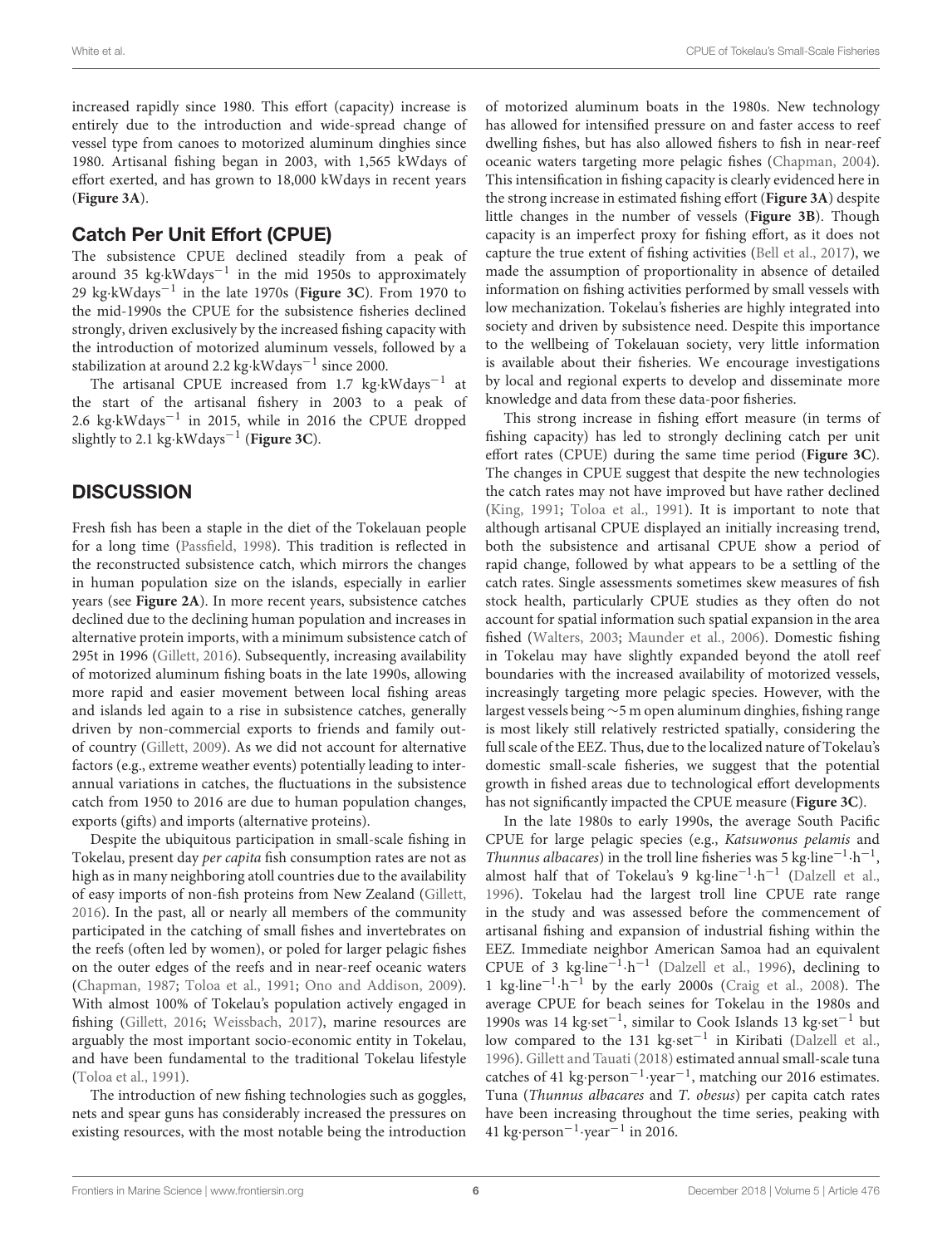The most notable change in the general domestic fisheries system in Tokelau over the last 60+ years was the commencement of small-scale commercial (i.e., artisanal) fisheries. Artisanal fishing was non-existent prior to the early 2000s, mainly due to Tokelau's community structure, traditional community sharing culture, small population and isolation. Commercial small-scale fisheries have slowly been growing, in part due to new technological adaptations such as motorized aluminum dinghies and modernized fishing gear [\(Watt and](#page-8-20) [Chapman,](#page-8-20) [1998;](#page-8-20) [Chapman et al.,](#page-7-7) [2005\)](#page-7-7) as well as increased market access [\(Gillett,](#page-7-9) [2016\)](#page-7-9). The expansion in fishing for profit in many Pacific Islands has created a divide in traditional fisheries management practices [\(King,](#page-7-31) [1991;](#page-7-31) [Gillett and Tauati,](#page-7-34) [2018\)](#page-7-34). In the past, each atoll in Tokelau self-governed their communities and the surrounding reefs [\(Toloa et al.,](#page-8-6) [1991\)](#page-8-6). Self-governing controlled by elders included everything from releasing live small fish, preventing harmful fishing methods and total fishing bans (lafu) in certain areas [\(Toloa et al.,](#page-8-6) [1991\)](#page-8-6). However, when fishing for profit becomes a prominent component of income for some members of a community, fishing bans and other restrictions can lead to strong opposition, often resulting in less effective management [\(Voyer et al.,](#page-8-24) [2014;](#page-8-24) [Gillett and Tauati,](#page-7-34) [2018\)](#page-7-34). As artisanal fishing grows, Tokelau will be faced with the need to take more official and formal management steps such as licensing and restrictions on the taxonomic composition of catch (targeting), as well as gear use and place and time of permitted fishing [\(Walters,](#page-8-25) [2000;](#page-8-25) [Allison and Ellis,](#page-7-35) [2001\)](#page-7-35).

Over the same time period when these changes to domestic fisheries occurred, foreign fishing for large pelagics has also increased in Tokelau's EEZ waters (**[Figure 2B](#page-4-0)**). This has the potential for future conflict between domestic and foreign tuna fishing, risking clashes between domestic food demand and foreign exchange earnings for Tokelau. With the ever-rising global demand for seafood, in particular tuna [\(Jacquet and Pauly,](#page-7-36) [2007\)](#page-7-36), controlling and restricting the expansion of industrial fisheries within the Tokelau EEZ is vital. Tokelauans do not have the facilities to monitor large offshore fishing vessels, thus as a key stake-holder in the future of Tokelau's fisheries, New Zealand has the incentive for promoting sustainable fishing practices [\(Carpenter,](#page-7-14) [2015;](#page-7-14) [Gillett,](#page-7-9) [2016\)](#page-7-9). As a member of the Pacific Islands Forum Fisheries Agency (FFA) Tokelau receives support for ecosystem based management to avoid oceanic mismanagement [\(FFA,](#page-7-37) [2017\)](#page-7-37), a main driver of the collapse of fisheries [\(Jacquet and Pauly,](#page-7-36) [2007\)](#page-7-36).

Tokelau is particularly vulnerable to the effects of climate change due to its low atoll elevation, small landmass, geographic remoteness, food and water insecurity, as well as its dependence on financial support and food imports from New Zealand [\(Hastings,](#page-7-38) [2009;](#page-7-38) [Lam et al.,](#page-7-13) [2016;](#page-7-13) [Valmonte-Santos et al.,](#page-8-0) [2016\)](#page-8-0). With the predicted climate variability, weather extremes, sea level rise and ocean warming, Tokelau can expect significant impacts on its natural ecosystems, economy and way of life [\(Diamond et al.,](#page-7-39) [2012;](#page-7-39) [Storlazzi et al.,](#page-8-4) [2018\)](#page-8-4). As Tokelau is a lowlying atoll, the most serious environmental impacts will almost certainly present as severe weather events, coastal erosion, land inundation and degradation, sea level rise driven flooding, larger shore-waves, and fresh water contamination [\(Connell,](#page-7-40) [2016;](#page-7-40)

[Barnett,](#page-7-41) [2017;](#page-7-41) [Storlazzi et al.,](#page-8-4) [2018\)](#page-8-4). Even if Tokelau remains habitable in the long term, these effects are estimated to devastate the already extremely limited agriculture potential, as well as damage infrastructure, such as boats and docks, and decrease coastal fish stocks [\(Barnett,](#page-7-5) [2010;](#page-7-5) [Storlazzi et al.,](#page-8-3) [2015,](#page-8-3) [2018\)](#page-8-4).

Given that domestic fishing in Tokelau is currently heavily reef based or reef-associated, a main concern of climate change is the accelerated rate of ocean warming with combined effects leading to an overall decline in reef fishes [\(Cheung et al.,](#page-7-0) [2013;](#page-7-0) [Barnett,](#page-7-41) [2017;](#page-7-41) [Cheng et al.,](#page-7-42) [2017\)](#page-7-42). Overall, the effects of likely increasing fishing pressures from both the small- and largescale fisheries, combined with climate change will likely have a negative effect on the marine resources of Tokelau, although Tokelau's EEZ is thought to benefit from climate change driven increases in some pelagic species availability due to a rise in El Niño systems [\(Bell et al.,](#page-7-43) [2011a\)](#page-7-43). Emigration is already common in Tokelau, mainly for economic reasons, and currently assists in maintaining a semblance of sustainability [\(Hooper and](#page-7-6) [Huntsman,](#page-7-6) [1973\)](#page-7-6). Despite the desire for independence, Tokelau's reliance on New Zealand for alternative protein imports, financial assistance, and emigration will likely grow as climate change challenges local terrestrial and marine resources. Although the potential surge in pelagic fishes can lead to more foreign exchange earnings [\(Bell et al.,](#page-7-1) [2013\)](#page-7-1), domestic catches will most likely remain low. Realistically, these economic gains provide no direct benefit to the traditional Tokelauan lifestyle and do not directly increase local food security. The increasing dependence on imports will decrease traditional practices, and likely the health of the Tokelauan people, as activity declines and consumption of canned foods increases [\(Valmonte-Santos et al.,](#page-8-0) [2016\)](#page-8-0).

### AUTHOR CONTRIBUTIONS

RW and ARC: catch reconstruction and synthesis, drafted the manuscript. AC: effort reconstruction and synthesis, drafted the manuscript. MP, DP, and DZ: expertise and guidance of reconstruction and data management, drafted and edited the manuscript.

# FUNDING

The Sea Around Us activities are supported by the Oak Foundation, the Marisla Foundation, Oceana, the MAVA Foundation, the David and Lucile Packard Foundation, and the Paul M. Angell Family Foundation. None of the funders have influence or input into the research, data, manuscript preparation, or decision to write and submit this manuscript.

# ACKNOWLEDGMENTS

We acknowledge the support of the Sea Around Us and the Sea Around Us – Indian Ocean. We would like to acknowledge the original reconstruction for Tokelau undertaken by Kyrsten Zylich.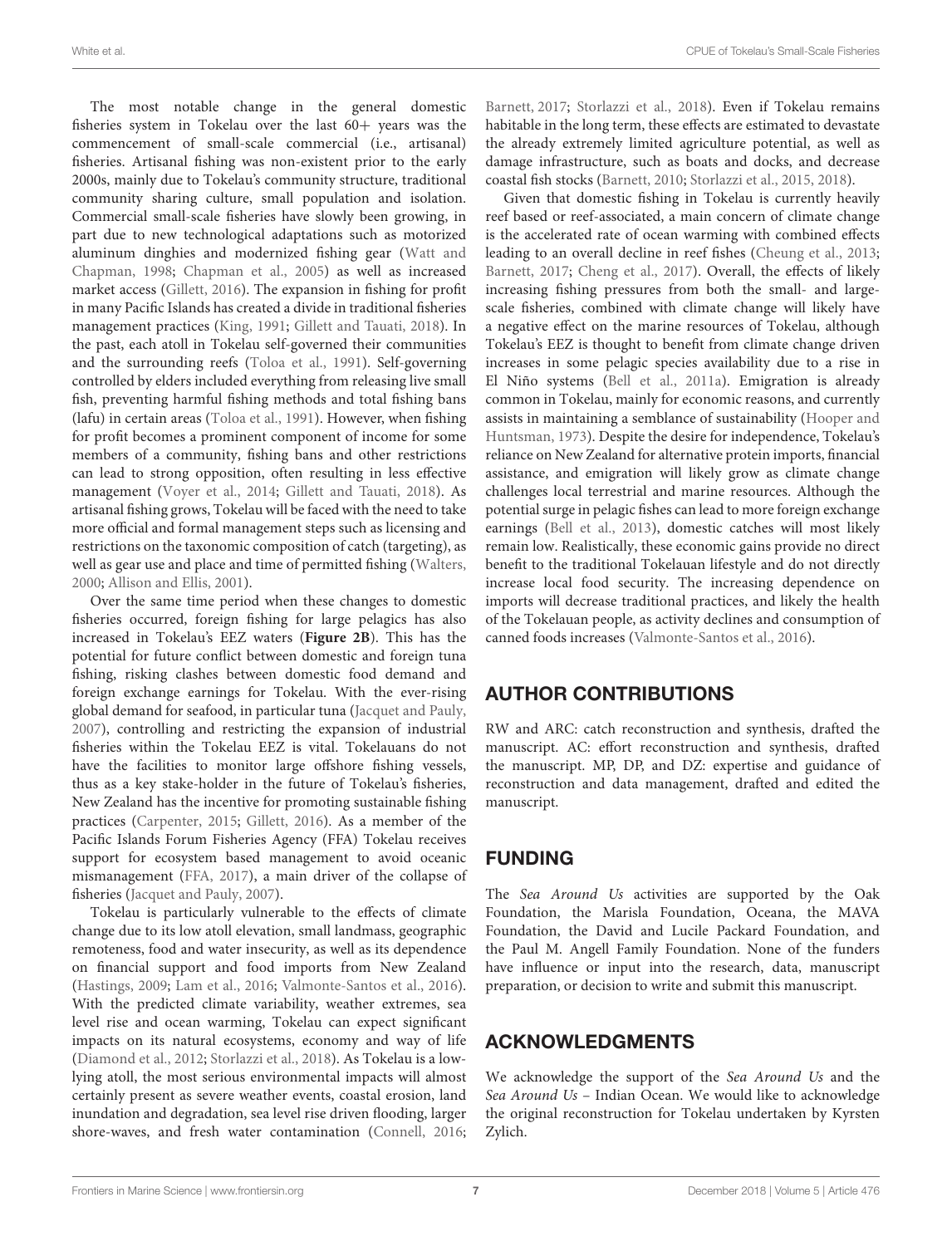#### **REFERENCES**

- <span id="page-7-35"></span>Allison, E. H., and Ellis, F. (2001). The livelihoods approach and management of small-scale fisheries. Mar. Policy 25, 377–388. [doi: 10.1016/S0308-597X\(01\)](https://doi.org/10.1016/S0308-597X(01)00023-9) [00023-9](https://doi.org/10.1016/S0308-597X(01)00023-9)
- <span id="page-7-16"></span>Andréfouët, S., Muller-Karger, F. E., Robinson, J. A., Kranenburg, C. J., Torres-Pulliza, D., Spraggins, S. A., et al. (2006). "Global assessment of modern coral reef extent and diversity for regional science and management applications: a view from space," in Proceedings of the 10th International Coral Reef Symposium, (Okinawa: Japanese Coral Reef Society).
- <span id="page-7-25"></span>Anticamara, J. A., Watson, R., Gelchu, A., and Pauly, D. (2011). Global fishing effort (1950–2010): trends, gaps, and implications. Fish. Res. 107, 131–136. [doi: 10.1016/j.fishres.2010.10.016](https://doi.org/10.1016/j.fishres.2010.10.016)
- <span id="page-7-26"></span>Avallone, E. A., Baumeister, T., and Sadegh, A. M. (eds) (2007). Marks' Standard Handbook for Mechanical Engineers, 11th Edn. New York, NY: Mc-Graw Hill.
- <span id="page-7-5"></span>Barnett, J. (2010). Dangerous climate change in the Pacific Islands: food production and food security. Regional Environ. Chang. 11, 229–237. [doi: 10.1007/s10113-](https://doi.org/10.1007/s10113-010-0160-2) [010-0160-2](https://doi.org/10.1007/s10113-010-0160-2)
- <span id="page-7-41"></span>Barnett, J. (2017). The dilemmas of normalizing losses from climate change: towards hope for Pacific atoll countries. Asia Pac. Viewpoint 58, 3–13. [doi:](https://doi.org/10.1111/apv.12153) [10.1111/apv.12153](https://doi.org/10.1111/apv.12153)
- <span id="page-7-11"></span>Bell, J. D., Allain, V., Allison, E. H., Andrefouet, S., Andrew, N. L., Batty, M. J., et al. (2015). Diversifying the use of tuna to improve food security and public health in Pacific Island countries and territories. Mar Policy 51, 584–591. [doi:](https://doi.org/10.1016/j.marpol.2014.10.005) [10.1016/j.marpol.2014.10.005](https://doi.org/10.1016/j.marpol.2014.10.005)
- <span id="page-7-1"></span>Bell, J. D., Ganachaud, A., Gehrke, P. C., Griffiths, S. P., Hobday, A. J., Hoegh-Guldberg, O., et al. (2013). Mixed responses of tropical Pacific fisheries and aquaculture to climate change. Nat. Clim. Chang. 3, 591–599. [doi: 10.1038/](https://doi.org/10.1038/Nclimate1838) [Nclimate1838](https://doi.org/10.1038/Nclimate1838)
- <span id="page-7-43"></span>Bell, J. D., Johnson, J. E., Ganachaud, A. S., Gehrke, P. C., Hobday, A. J., Hoegh-Guldberg, O., et al. (2011a). Vulnerability of Tropical Pacific Fisheries and Aquaculture to Climate Change: Summary for Pacific Island Countries and Territories. Noumea: Secretariat of the Pacific Community VIII, 386.
- <span id="page-7-10"></span>Bell, J. D., Reid, C., Batty, M. J., Allison, E. H., Lehodey, P., Rodwell, L., et al. (2011b). "Implications of climate change for contributions by fisheries and aquaculture to Pacific Island economies and communities," in Vulnerability of Tropical Pacific Fisheries and Aquaculture to Climate Change, eds J. D. Bell, J. E. Johnson, and A. J. Hobday (Noumea: Secretariat of the Pacific Community).
- <span id="page-7-3"></span>Bell, J. D., Kronen, M., Vunisea, A., Nash, W. J., Keeble, G., Demmke, A., et al. (2009). Planning the use of fish for food security in the Pacific. Mar. Policy 33, 64–76. [doi: 10.1016/j.marpol.2008.04.002](https://doi.org/10.1016/j.marpol.2008.04.002)
- <span id="page-7-30"></span>Bell, J. D., Watson, R. A., and Ye, Y. (2017). Global fishing capacity and fishing effort from 1950 to 2012. Fish Fish. 18, 489–505. [doi: 10.1111/faf.12187](https://doi.org/10.1111/faf.12187)
- <span id="page-7-22"></span>Bertram, I. G., and Watters, R. F. (1984). "New Zealand and its small island neighbors: a review of New Zealand policy toward the Cook Islands, Niue, Tokelau, Kiribati and Tuvalu," in Institute of Policy Studies Working Paper, (Wellington: Victoria University of Wellington).
- <span id="page-7-14"></span>Carpenter, D. (2015). New Zealand Ministry of Foreign Affairs and Trade | Manatû Aorere A Synthesis Report. Sydney: Adam Smith International.
- <span id="page-7-4"></span>Chand, S., Grafton, R. Q., and Peterson, E. (2003). Multilateral governance of fisheries: management and cooperation in the Western and Central Pacific tuna fisheries. Mar. Resour. Econ. 18, 329–344. [doi: 10.1086/mre.18.4.4262](https://doi.org/10.1086/mre.18.4.42629406) [9406](https://doi.org/10.1086/mre.18.4.42629406)
- <span id="page-7-24"></span>Chapman, L. (2004). "Nearshore domestic fisheries development in Pacific island countries and territories," in Proceedings of the 4th SPC Heads of Fisheries Meeting, (Noumea: Secretariat of the Pacific Community).
- <span id="page-7-7"></span>Chapman, L., Des Rochers, K., and Pelasio, M. (2005). Survey of fishing activities in Tokelau. Fish. Newslett. 115, 36–40. [doi: 10.1371/journal.pone.0165633](https://doi.org/10.1371/journal.pone.0165633)
- <span id="page-7-29"></span>Chapman, M. D. (1987). Women's fishing in Oceania. Hum. Ecol. 15, 267–288.
- <span id="page-7-2"></span>Charlton, K. E., Russell, J., Gorman, E., Hanich, Q., Delisle, A., Campbell, B., et al. (2016). Fish, food security and health in Pacific Island countries and territories: a systematic literature review. BMC Public Health 16:9. [doi: 10.1186/s12889-](https://doi.org/10.1186/s12889-016-2953-9) [016-2953-9](https://doi.org/10.1186/s12889-016-2953-9)
- <span id="page-7-42"></span>Cheng, L., Trenberth, K. E., Fasullo, J., Boyer, T., Abraham, J., and Zhu, J. (2017). Improved estimates of ocean heat content from 1960 to 2015. Sci. Adv. 3:e1601545. [doi: 10.1126/sciadv.1601545](https://doi.org/10.1126/sciadv.1601545)
- <span id="page-7-0"></span>Cheung, W. W. L., Watson, R., and Pauly, D. (2013). Signature of ocean warming in global fisheries catch. Nature 497, 365–368. [doi: 10.1038/nature12156](https://doi.org/10.1038/nature12156)
- <span id="page-7-15"></span>Chuenpagdee, R., Liguori, L., Palomares, M. D., and Pauly, D. (2006). "Bottomup, global estimates of small-scale marine fisheries catches," in Proceedings of the Fisheries Centre Research Reports 14(8), (Vancouver: University of British Columbia).
- <span id="page-7-40"></span>Connell, J. (2016). Last days in the Carteret Islands? Climate change, livelihoods and migration on coral atolls. Asia Pacif. Viewpoint 57, 3–15. [doi: 10.1111/apv.](https://doi.org/10.1111/apv.12118) [12118](https://doi.org/10.1111/apv.12118)
- <span id="page-7-33"></span>Craig, P., Green, A., and Tuilagi, F. (2008). Subsistence harvest of coral reef resources in the outer islands of American Samoa: modern, historic and prehistoric catches. Fish. Res. 89, 230–240. [doi: 10.1016/j.fishres.2007.](https://doi.org/10.1016/j.fishres.2007.08.018) [08.018](https://doi.org/10.1016/j.fishres.2007.08.018)
- <span id="page-7-32"></span>Dalzell, P., Adams, T. J. H., and Polunin, N. V. C. (1996). "Coastal Fisheries in the Pacific Islands," in Oceanography and Marine Biology: an Annual Review, 34 Edn, eds A. D. Ansell, R. N. Gibson, and M. Barnes (London: CRC Press).
- <span id="page-7-39"></span>Diamond, H. J., Lorrey, A. M., Knapp, K. R., and Levinson, D. H. (2012). Development of an enhanced tropical cyclone tracks database for the southwest Pacific from 1840 to 2010. Int. J. Climatol. 32, 2240–2250.
- <span id="page-7-12"></span>Dueri, S., Guillotreau, P., Jimenez-Toribio, R., Oliveros-Ramos, R., Bopp, L., and Maury, O. (2016). Food security or economic profitability? Projecting the effects of climate and socioeconomic changes on global skipjack tuna fisheries under three management strategies. Glob. Environ. Chang. Hum. Policy Dimensions 41, 1–12. [doi: 10.1016/j.gloenvcha.2016.08.003](https://doi.org/10.1016/j.gloenvcha.2016.08.003)
- <span id="page-7-17"></span>FAO (2018). FAO Yearbook 2016. Rome: FAO.
- <span id="page-7-37"></span>FFA (2017). 2020 Statement of Intent. Honiara: Pacific Islands Forum Fisheries Agency.
- <span id="page-7-8"></span>Gillett, R. (2009). Fisheries in the Economies of the Pacific Island Countries and Territories. Mandaluyong City: Asian Development Bank.
- <span id="page-7-19"></span>Gillett, R. (2011). Replacing purse seining with pole-and-line fishing in the central and Western Pacific: some aspects of the baitfish requirements. Mar. Policy 35, 148–154. [doi: 10.1016/j.marpol.2010.08.013](https://doi.org/10.1016/j.marpol.2010.08.013)
- <span id="page-7-9"></span>Gillett, R. (2016). Fisheries in the Economies of Pacific Island Countries and Territories. Noumea: SPC.
- <span id="page-7-34"></span>Gillett, R., and Tauati, M. I. (2018). "Fisheries of the Pacific Islands: regional and national information," in Proceedings of the FAO Fisheries and Aquaculture Technical Paper, (Apia: FAO).
- <span id="page-7-18"></span>Gillett, R., and Toloa, F. (1987). "The importance of small-scale tuna fishing: a Tokelau case study," in Tuna Issues and Perspectives in the Pacific Islands Region, ed. D. J. Doulman (Honolulu: Pacific Islands Development Program).
- <span id="page-7-21"></span>Greer, K. (2014). Considering the 'Effort Factor' in Fisheries: a Methodology for Reconstructing Global Fishing Effort and Carbon Dioxide Emissions, 1950–2010. Masters thesis, University of British Columbia, Vancouver, BC.
- <span id="page-7-27"></span>Harley, S. J., Myers, R. A., and Dunn, A. (2011). Is catch-per-unit-effort proportional to abundance? Can. J. Fish. Aquat. Sci. 58, 1760–1772. [doi: 10.](https://doi.org/10.1139/f01-112) [1139/f01-112](https://doi.org/10.1139/f01-112)
- <span id="page-7-38"></span>Hastings, D. A. (2009). "Filling Gaps in the Human Development Index," in United Nations Economic and Social Commission for Asia and the Pacific, ed. A. Bandara (Bangkok: UNESCAP).
- <span id="page-7-20"></span>Hooper, A. (1985). "Tokelau fishing in traditional and modern contexts," in The Traditional Knowledge and Management of Coastal Systems in Asia and the Pacific, eds K. Ruddle and R. E. Johannes (Jakarta: UNESCO).
- <span id="page-7-6"></span>Hooper, A., and Huntsman, J. (1973). A demographic history of the Tokelau islands. J. Polynesian Soc. 82, 366–411.
- <span id="page-7-23"></span>Hooper, A., and Tinielu, I. (eds) (2012). Echoes at Fishermen's Rock: Traditional Tokelau Fishing. Paris: UNESCO.
- <span id="page-7-36"></span>Jacquet, J. L., and Pauly, D. (2007). The rise of seafood awareness campaigns in an era of collapsing fisheries. Mar. Policy 31, 308–313. [doi: 10.1016/j.marpol.2006.](https://doi.org/10.1016/j.marpol.2006.09.003) [09.003](https://doi.org/10.1016/j.marpol.2006.09.003)
- <span id="page-7-31"></span>King, M. G. (1991). "Fisheries in the Economy of the South Pacific," in Proceedings of the Fisheries Awareness Project of the Forum Fisheries Agency, (Suva: Institute of Pacific Studies of the University of the South Pacific).
- <span id="page-7-13"></span>Lam, V. W. Y., Cheung, W. W. L., Reygondeau, G., and Sumaila, U. R. (2016). Projected change in global fisheries revenues under climate change. Sci. Rep. 6:32607. [doi: 10.1038/srep32607](https://doi.org/10.1038/srep32607)
- <span id="page-7-28"></span>Le Manach, F., Chavance, P., Cisneros-Montemayor, A. M., Lindop, A., Padilla, A., Schiller, L., et al. (2016). "Global catches of large pelagic fishes, with emphasis on the High Seas," in Global Atlas of Marine Fisheries: A Critical Appraisal of Catches and Ecosystem Impacts, eds D. Pauly and D. Zeller (Washington, DC: Island Press).